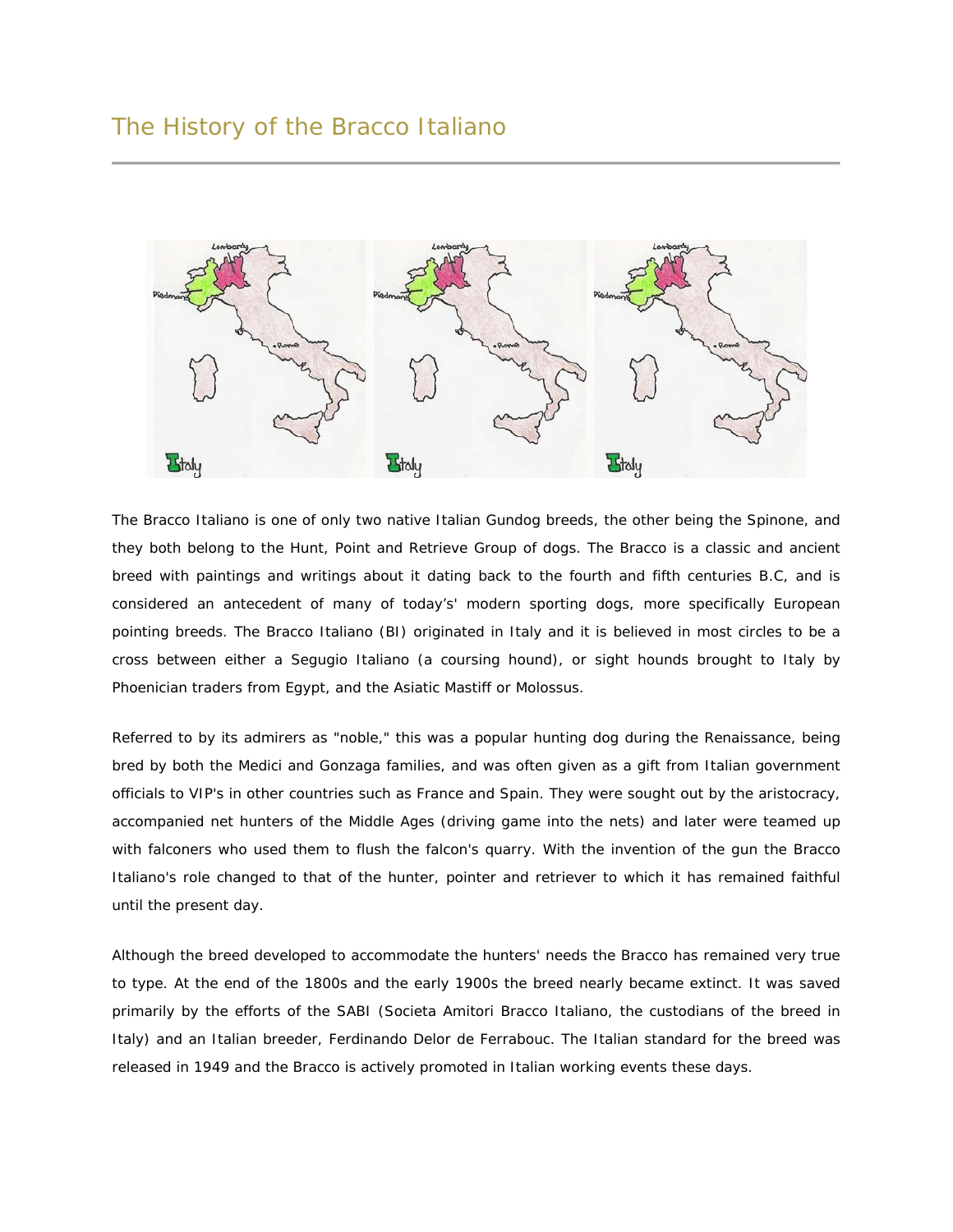It is thought that the white-and-orange Bracco variety originated in Piedmont and the roan-and-brown in Lombardy; in fact people spoke of a Lombard pointer (the roan-and-brown) and a Piedmontese pointer, lighter in color and build, probably due to the mountainous terrain there. They are strong, deep chested dogs with muscular hindquarters, ranging in height from 21.5 to 26.5 inches and weighing from 55 to 88 pounds. Their coat is glossy, short, dense and fine, and comes in all white, orange and white, orange roan, a bronze /brown (known as monks-robe) with white or bronze brown/roan.

He has long, folded ears and a slight stop, with a nearly convex muzzle and a distinctly roman-nosed profile. His tail is docked to slightly more than half its length. The body is somewhat typically pointertype, but somewhat longer and lankier. He is heavier-boned than many retrievers, with large feet. He is admired as an all-purpose family gun dog, being docile when in the home, obedient and loyal, making a fine family and house dog that doubles as a hunting companion, becoming energetic when he hears birds or gun. He is happiest when doing a job and is a true, sporting dog with a welldeveloped brain - not, therefore, necessarily suitable for homes where his hunting ability is allowed to go to waste.

This is definitely a breed that needs to work, being a strong and powerful animal, combined with a friendly nature and the need to please. The Bracco has a serious countenance, is intelligent, slightly stubborn and very diligent in the hunt with his ample, swift and extended trot. Strongly and harmoniously built with a vigorous appearance, very distinct even in the hunt, head held high with a noble expression, the Bracco Italiano is compliant, gentle and calm in the home. Bracco Italianos do not mature mentally until about two to three years of age, and not physically until 4-5 years. They are very sensitive and gentle-natured in the house and become close friends with children. They don't tend to cause any difficulties with other dogs or household pets. They are happiest being with their family members, and do not deal well with being ignored.

Training a Bracco requires patience and a calm nature by the trainer. They are intelligent and quick to learn but can be stubborn if they think they know a better way and will lose ground if not handled correctly or forced. Like so many other members of the HPR group, the Bracco needs careful training it is all too easy for such an intelligent dog to go "deaf" and do his own thing (on the other hand, they can often teach their handlers a thing or two). "Gentle, but firm" is the key to success with training this breed - you are unlikely to come across a breed which gets more upset at criticism and chastisement than the Bracco Italiano, and once he knows he's made you happy, he's thrilled.